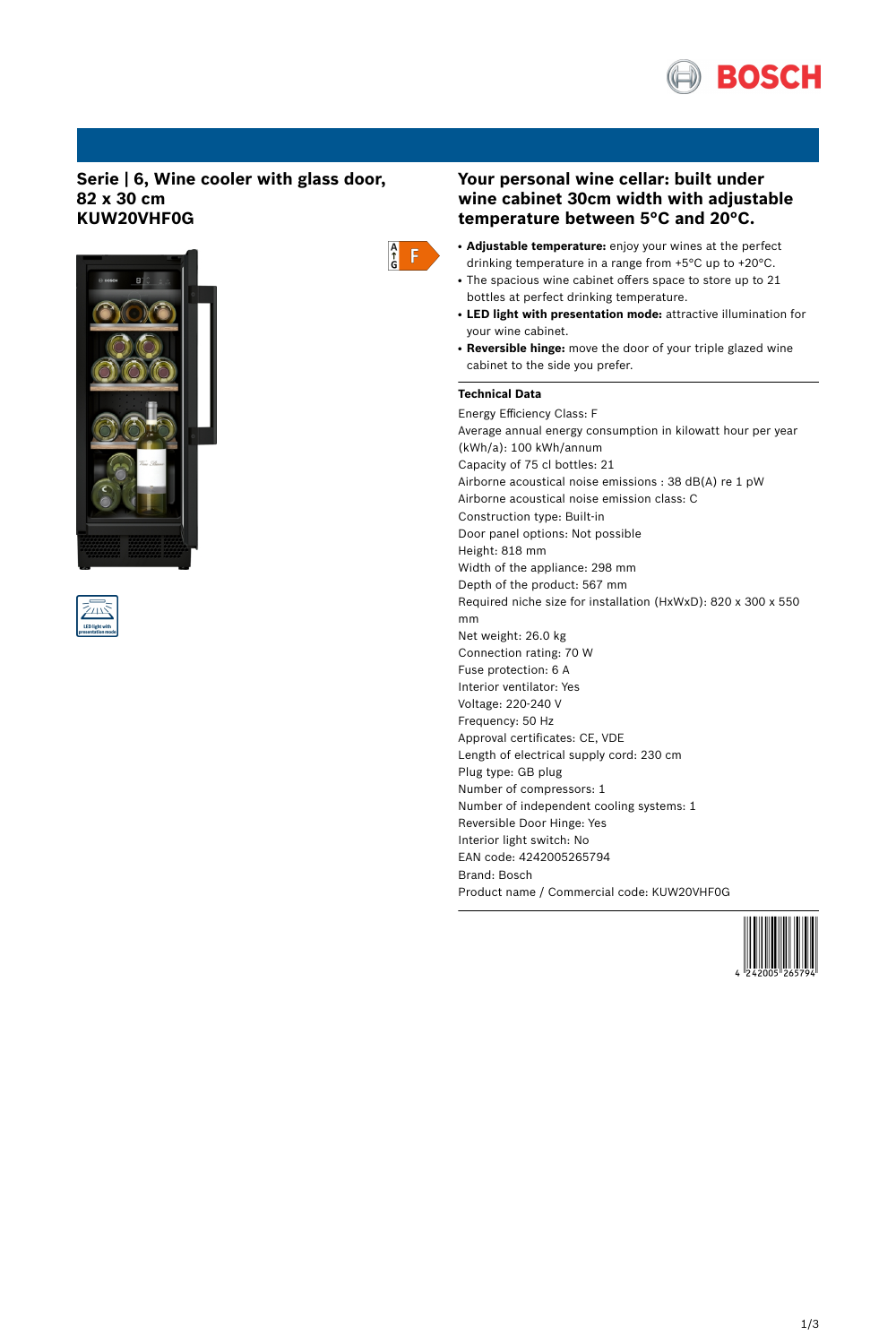

**Serie | 6, Wine cooler with glass door, 82 x 30 cm KUW20VHF0G**

**Your personal wine cellar: built under wine cabinet 30cm width with adjustable temperature between 5°C and 20°C.**

## **Additional features**

## **Design features**

- EU19\_EEK\_D: F
- Total Volume : <sup>58</sup> <sup>l</sup>
- Net Fridge Volume : <sup>58</sup> <sup>l</sup>
- Net Freezer Volume : <sup>0</sup> <sup>l</sup>
- Annual Energy Consumption: <sup>100</sup> kWh/a
- Climate Class: SN-ST
- EU19 Fast freezer facility D
- Noise Level : <sup>38</sup> dB , EU19\_Noise emission class\_D: <sup>C</sup>
- KUW20VHF0G
- Built-in wine cabinet

#### **Performance and Consumption**

#### **Functions**

- Built-in fridge
- Glass
- Triple glazed door, UV-filter

#### **Design features**

- Illumination fridge: LED with Soft Start
- Illumination on/off: Yes
- Presenter Lighting: Yes
- Optical and accoustical
- Child lock
- Interior ventilator

#### **Design features**

- Number of Temparture Zones: <sup>1</sup>
- Temperature range: 5-20 °C
- <sup>4</sup> PC bottle shelves for 0,75 <sup>l</sup>
- No.wooden grills in fridge: <sup>3</sup> PC
- Design of shelves: Standard shelf

#### **Key features - Fridge section**

- Ventilation in plinth, the plinth size can be varied
- Door aperture angle 115°
- Lockable appliance: No
- Variable plinth adaption
- Right hinged door, door reversible

#### **Dimension and installation**

- Niche Dimensions: <sup>82</sup> cm <sup>H</sup> <sup>x</sup> <sup>30</sup> cm <sup>W</sup> <sup>x</sup> <sup>55</sup> cm <sup>D</sup>
- Dimensions: 81.8 cm H x 29.8 cm W x 56.7 cm D

#### **Country Specific Options**

- Based on the results of the standard 24-hour test. Actual consumption depends on usage/position of the appliance.
- This appliance is intendend to be used exclusively for the storage of wine

#### **Key features - Freezer section**